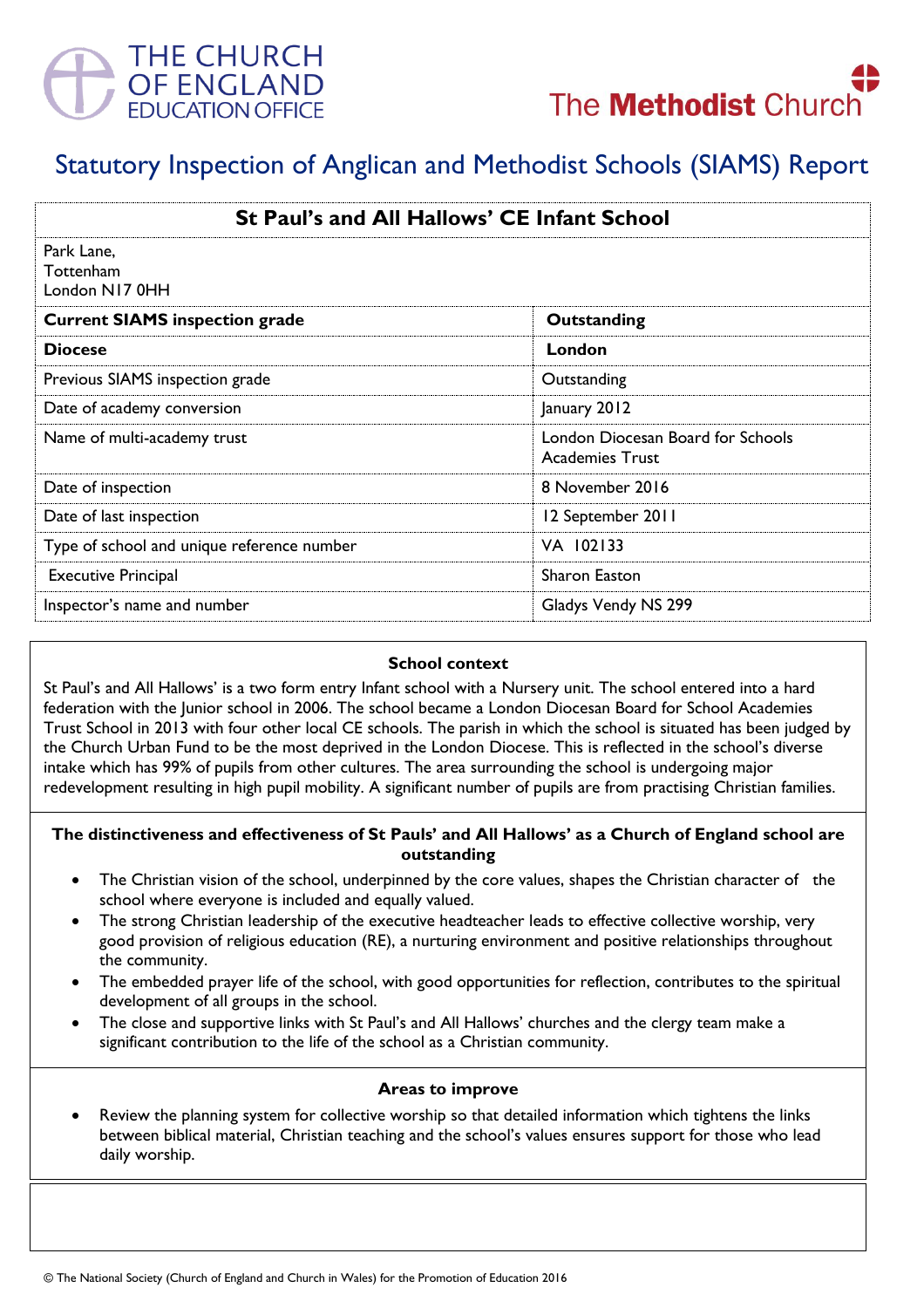## **The school, through its distinctive Christian character, is outstanding at meeting the needs of all learners**

The distinctively Christian values of friendship, wisdom and forgiveness are deeply embedded. They make a strong contribution to the inclusive nature of the school and impact upon every aspect of daily life. As a result, school is a place where pupils and families of all faiths feel safe, secure and valued. Parents, staff and pupils are able to explain the meaning of the values and relate them to the teachings of Jesus. These shape a Christian community which faces, yet at the same time offers a refuge from, the challenges of its environment. One adult said 'profound kindness and a spirit of generosity prevails'. A food bank, excellent pastoral care which includes counselling and therapy, as well as a range of support strategies reach out to the vulnerable to achieve the best possible outcomes for the whole family. This means that, although pupils enter school with skills significantly below national expectations, by the end of Key Stage 1 current data shows they are achieving above national expectations. In spite of high pupil mobility, attendance is consistently good because as several pupils said 'we love coming to school'. The values of care and respect are enshrined within the Christian ethos and lead to positive relationships between all groups of the school community. As a result behaviour is very good. Questionnaires, surveys and interviews with parents, pupils and staff hold the school accountable and maintain a strong focus on meeting the needs of all learners. Parents speak about the confident and seamless way in which their children respectfully talk about their own religion and those of other faiths. They feel children are encouraged to explore their spirituality in a variety of ways. Among a wide range of extra-curricular activities which make a significant contribution to pupils' social, spiritual, moral and cultural development are a 'G' club, which focuses on Christian performance, and a Gospel choir. The school engages well with charitable giving, making good links with overseas Christian communities. The school's rich diversity means pupils understand that Christianity is a multi-cultural world faith. 'We are all treated the same as we are all God's children' said one child. The high profile given to the teaching of Christianity in religious education provides an anchor which secures the Christian character of the school.

## **The impact of collective worship on the school community is good**

Collective worship is an integral part of daily life which pupils and members of staff enjoy. Diocesan guidance is used to plan weekly themes for worship across the year. However, plans lack detailed information about links between biblical material, Christian teaching and the school's Christian values. If these links were tighter there would be increased support for those who lead daily worship. Worship in each class at the start of the week enables pupils to discuss a biblical text which links with the theme of the week. This is effectively monitored and ensures consistency across the school. This text weaves through worship with the other classes during the week. The clear framework for worship which includes time for reflection, singing and prayer, effectively contributes to pupils' spiritual and moral development. Members of staff also feel that collective worship is personally nourishing and as one adult said 'it feeds the spirit'. The clergy team-led weekly worship is based on the school mass resource book which was written in partnership with the school staff and clergy. This introduces pupils to the Eucharist. Through this worship experience pupils, many of whom worship in free churches, gain an understanding of Anglican liturgy, tradition and practice. They also develop an age-appropriate understanding of the Trinity and talk confidently about God as Father, Son and Holy Spirit. For example one child remarked that the Holy Spirit 'helps me to be good'. Pupils gain a rich experience of worship because of the opportunities to worship with other schools and in different places. Worship is carefully evaluated. As a result of valuable feedback from pupils, members of staff, parents and governors, pupils have become more involved in worship through reading, writing prayers and dramatic presentations. Prayer has a strong focus and pupils are developing a very good understanding of its purpose. They often spontaneously write prayers or thoughts when a situation has affected them. These are hung on the communal prayer tree or placed in a basket on their class reflection table to be shared with others. Together with designated quiet areas in the school for reflection, these opportunities contribute very well to pupils' spiritual development.

## **The effectiveness of the religious education is outstanding**

RE is central to the Christian character of the school. The subject leader, who was new to the post last year, has raised the quality of teaching in RE. Her clear grasp of the subject is demonstrated in the RE action plan which shows continuous and accurate evaluation. The majority of children start school with knowledge of stories from the Bible. Teaching about Christianity builds on this so that they extend their understanding. Since the last denominational inspection there have been considerable changes to the teaching of RE which has sharpened and improved the practice. Through careful planning, which includes objectives for both attainment targets, children now understand how learning about religion relates to their own lives. Continuous assessment based on these objectives is highly effective and feeds into the planning cycle. Standards of attainment are in line with, or above national expectations. Data shows that pupils in Year 2 are making or have made accelerated progress and exceeded expectations. A range of activities in lessons show that learning is appropriate to the varying needs of the children. All pupils are encouraged to respond to marking in their individual RE books which challenges their thinking. For